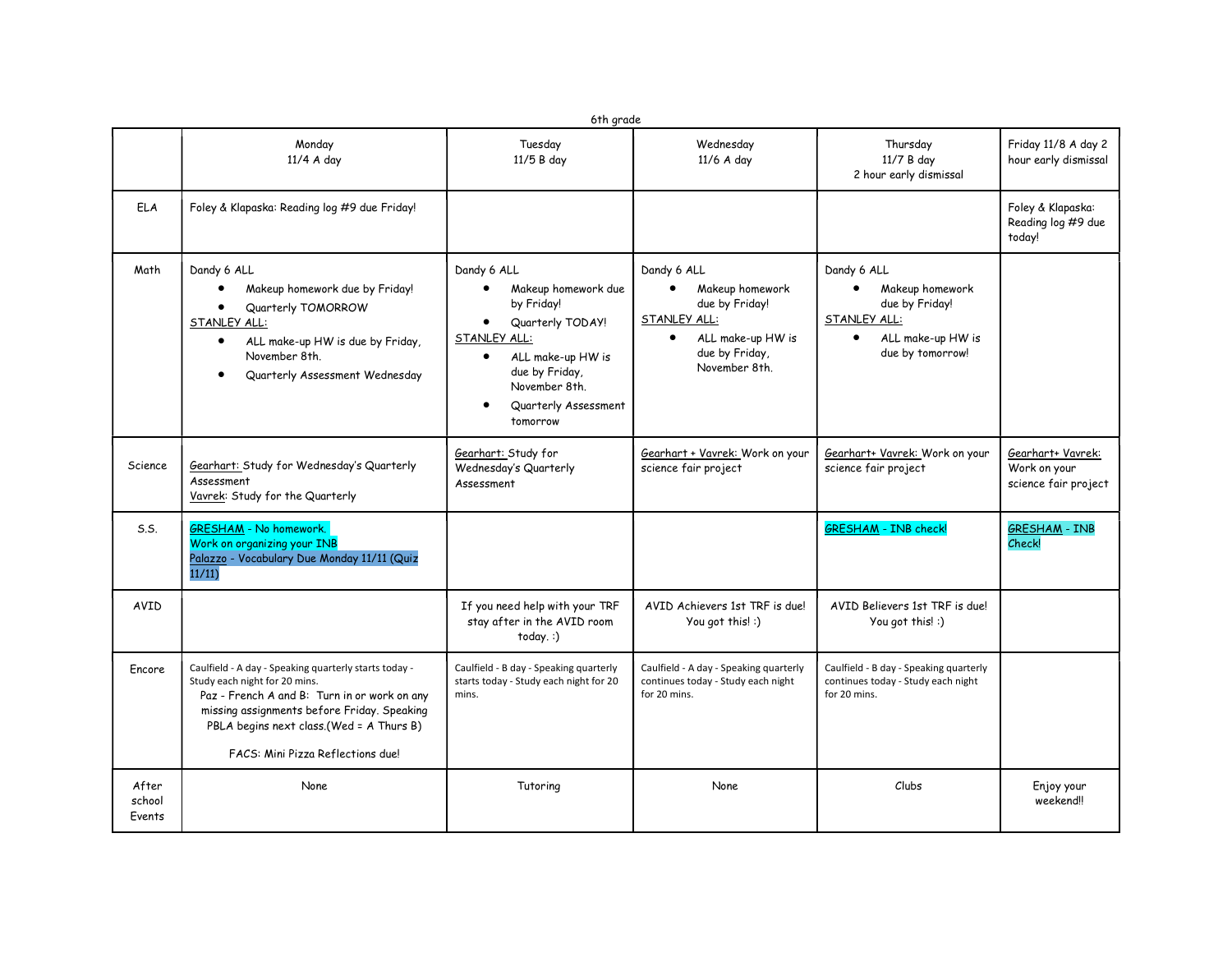| 7th Grade              |                                                                                                                 |                                  |                                       |                                                                |                                                     |  |  |  |
|------------------------|-----------------------------------------------------------------------------------------------------------------|----------------------------------|---------------------------------------|----------------------------------------------------------------|-----------------------------------------------------|--|--|--|
|                        | Monday<br>11/4 A day                                                                                            | Tuesday<br>11/5 B day            | Wednesday<br>11/6 A day               | Thursday<br>11/7 B day<br>2 hour early dismissal               | Friday<br>11/8 A day<br>2 hour early dismissal      |  |  |  |
| <b>ELA</b>             |                                                                                                                 |                                  |                                       |                                                                |                                                     |  |  |  |
| Math                   | No Homework this week!<br>Schmaltz-<br>Study for your quarterly<br>Seifert- $\frac{7}{8}$ quarterly<br>tomorrow | No Homework                      | No Homework                           | No Homework                                                    | Enjoy your weekend! :-)                             |  |  |  |
| Science                | Maffettt: Study for<br>Quarterly Exam (Tue, Wed)                                                                | Maffett: Quarterly<br>Exam Today | Maffett: Quarterly<br>Exam Also Today | Maffett:<br>Work on Science Fair<br><b>Background Research</b> | Maffett: Work on Science<br>Fair Background Rsearch |  |  |  |
| S.S.                   | No HW                                                                                                           | Koellmer:<br>Homework            | No HW                                 | No HW                                                          | No HW                                               |  |  |  |
| AVID                   |                                                                                                                 |                                  |                                       |                                                                |                                                     |  |  |  |
| Encore                 | FACS: Chicken Nugget Pre<br>Lab & Reflection Due                                                                |                                  |                                       |                                                                |                                                     |  |  |  |
| After school<br>Events | None                                                                                                            | Tutoring                         | None                                  | Clubs                                                          | Enjoy your weekend!!                                |  |  |  |